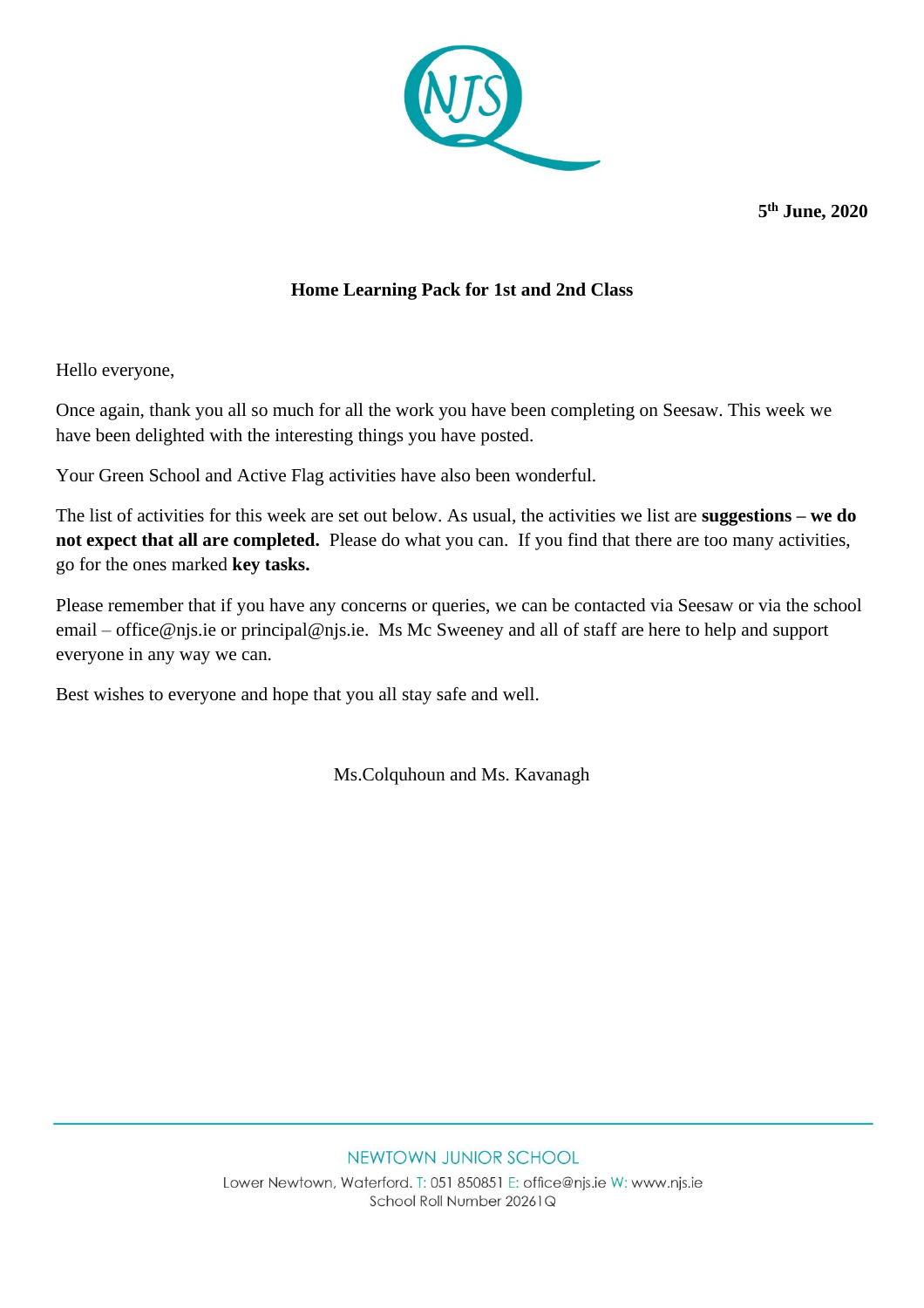# **Outline of Activities for Week beginning June 8 th, 2020**

### **KEY TASKS ARE SET OUT AT THE BEGINNING AND ARE**

#### **HIGHLIGHTED THROUGHOUT IN RED**

Teacher tips for these key tasks and supplementary work (optional) are outlined after the Key Tasks.

| <b>Key Tasks</b> | <b>Subject</b> | <b>Activity</b>                                   |
|------------------|----------------|---------------------------------------------------|
|                  | Gaeilge        | Interactive Lesson Ag Siopadóireacht Ceacht 1 & 2 |
|                  |                | Bua na Cainte Book: Page 93 and 94                |
|                  | English        | Dream Holiday                                     |
|                  | <b>Maths</b>   | First Class Maths Key task uploaded on SeeSaw     |
|                  |                | Second Class Maths Key Task uploaded on Seesaw    |

#### **See below for further information on Key Tasks and list of other activities**

| Gaeilge                                                                                    |                                                                              |                                   |  |  |  |
|--------------------------------------------------------------------------------------------|------------------------------------------------------------------------------|-----------------------------------|--|--|--|
| <b>Topic:</b> Ag Siopadóireacht                                                            |                                                                              |                                   |  |  |  |
| <b>Interactive Lesson:</b> Ag Siopadóireacht Ceacht 1 & 2                                  |                                                                              |                                   |  |  |  |
| <b>Bua na Cainte Book:</b>                                                                 | Page 93:                                                                     |                                   |  |  |  |
|                                                                                            | <b>Key Vocabulary</b>                                                        |                                   |  |  |  |
| Page 93 and 94                                                                             | Glasraí (vegetables), piseanna (peas), tornapa (turnips), prátaí (potatoes), |                                   |  |  |  |
| Siopadóireac<br>Bí ag Scríobh                                                              | leitís (lettuce), cabáiste (cabbage), bagún (bacon).                         |                                   |  |  |  |
|                                                                                            | Questions                                                                    | Answer                            |  |  |  |
|                                                                                            | Ar cheannaigh Dadaí prátaí?                                                  | Cheannnaigh Dadaí prátaí          |  |  |  |
|                                                                                            | (Did Daddy buy potatoes?)                                                    | (Daddy bought potatoes).          |  |  |  |
|                                                                                            |                                                                              | Níor cheannaigh Dadaí prátaí<br>X |  |  |  |
| Ar cheannaigh Daidí prátaí:<br>Cheannaig<br>Ar cheannaigh?<br>Nior cheann<br>Daidí prátaí. |                                                                              | (Daddy didn't buy potatoes).      |  |  |  |
| ionadóireach<br>Bí ag Scríobh                                                              |                                                                              |                                   |  |  |  |
| Tá feoil uaidh                                                                             | Page 94:                                                                     |                                   |  |  |  |
|                                                                                            | Grammar Work: Uaidh / Uaithí                                                 |                                   |  |  |  |
|                                                                                            |                                                                              |                                   |  |  |  |
|                                                                                            |                                                                              |                                   |  |  |  |
|                                                                                            |                                                                              |                                   |  |  |  |
|                                                                                            | Tá leitís uaithi(she wants lettuce)                                          |                                   |  |  |  |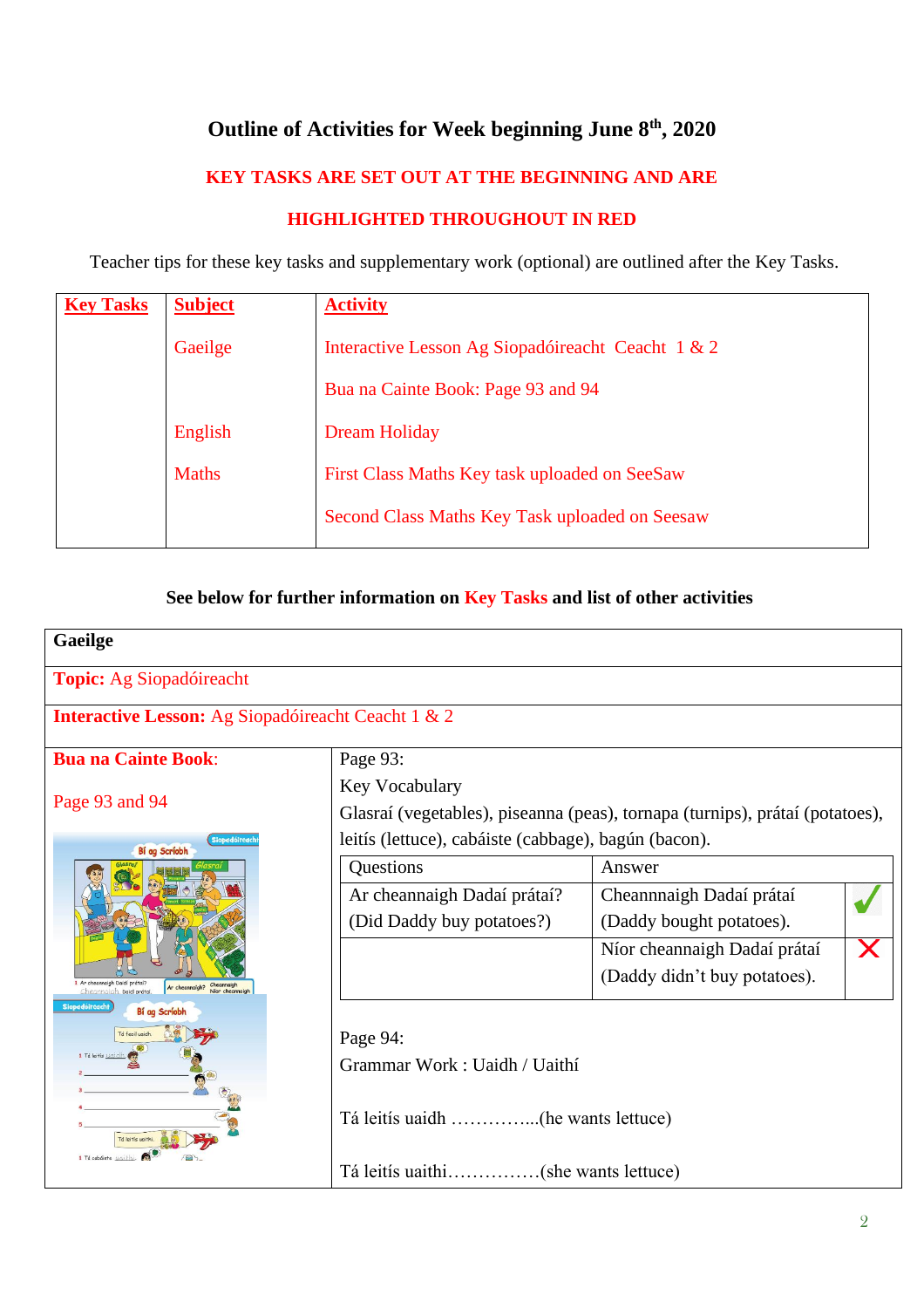| <b>English</b>                                                           |                                                                                                                                                                                                                                                                                                                                     |  |  |  |
|--------------------------------------------------------------------------|-------------------------------------------------------------------------------------------------------------------------------------------------------------------------------------------------------------------------------------------------------------------------------------------------------------------------------------|--|--|--|
| <b>Dream Holiday</b>                                                     | During lockdown we have all been dreaming about holidays and all the<br>place we would love to visit once our world returns to normal. This week<br>we would like to plan your 'Dream Holiday'!<br>Where will you go? How will you get there? What will you bring?<br>We have chosen Thailand and demonstrated some of our ideas on |  |  |  |
|                                                                          | SeeSaw. There is a template for you to use when you are planning your<br>trip.                                                                                                                                                                                                                                                      |  |  |  |
|                                                                          |                                                                                                                                                                                                                                                                                                                                     |  |  |  |
| <b>Maths</b>                                                             |                                                                                                                                                                                                                                                                                                                                     |  |  |  |
| 1 <sup>st</sup> Class                                                    |                                                                                                                                                                                                                                                                                                                                     |  |  |  |
| <b>Resource:</b> Maths Key Task on SeeSaw<br><b>Topic: Revision</b>      |                                                                                                                                                                                                                                                                                                                                     |  |  |  |
| Mathematical Language: Subtract, add, difference, tens, units, odd, even |                                                                                                                                                                                                                                                                                                                                     |  |  |  |
| 2 <sup>nd</sup> Class                                                    |                                                                                                                                                                                                                                                                                                                                     |  |  |  |
| <b>Resource:</b> Maths Key Task on SeeSaw<br><b>Topic: Revision</b>      |                                                                                                                                                                                                                                                                                                                                     |  |  |  |

## **Other Activities**

| <b>Subject</b> | <b>Activity</b>                                                                                                                                                                                          |  |
|----------------|----------------------------------------------------------------------------------------------------------------------------------------------------------------------------------------------------------|--|
| Gaeilge        | Scéal an Lae   Drochlá Ruairí<br>Have a listen to this story called 'Drochlá Ruairí'<br>(Ruairí's bad day). Look at the pictures and try to listen<br>out for any words and phrases you might recognise. |  |
| <b>Maths</b>   | <b>Master Your Maths</b><br>Please complete the next 'Week' in your book and please do not forget about the Friday test at<br>the back of the book.                                                      |  |

ï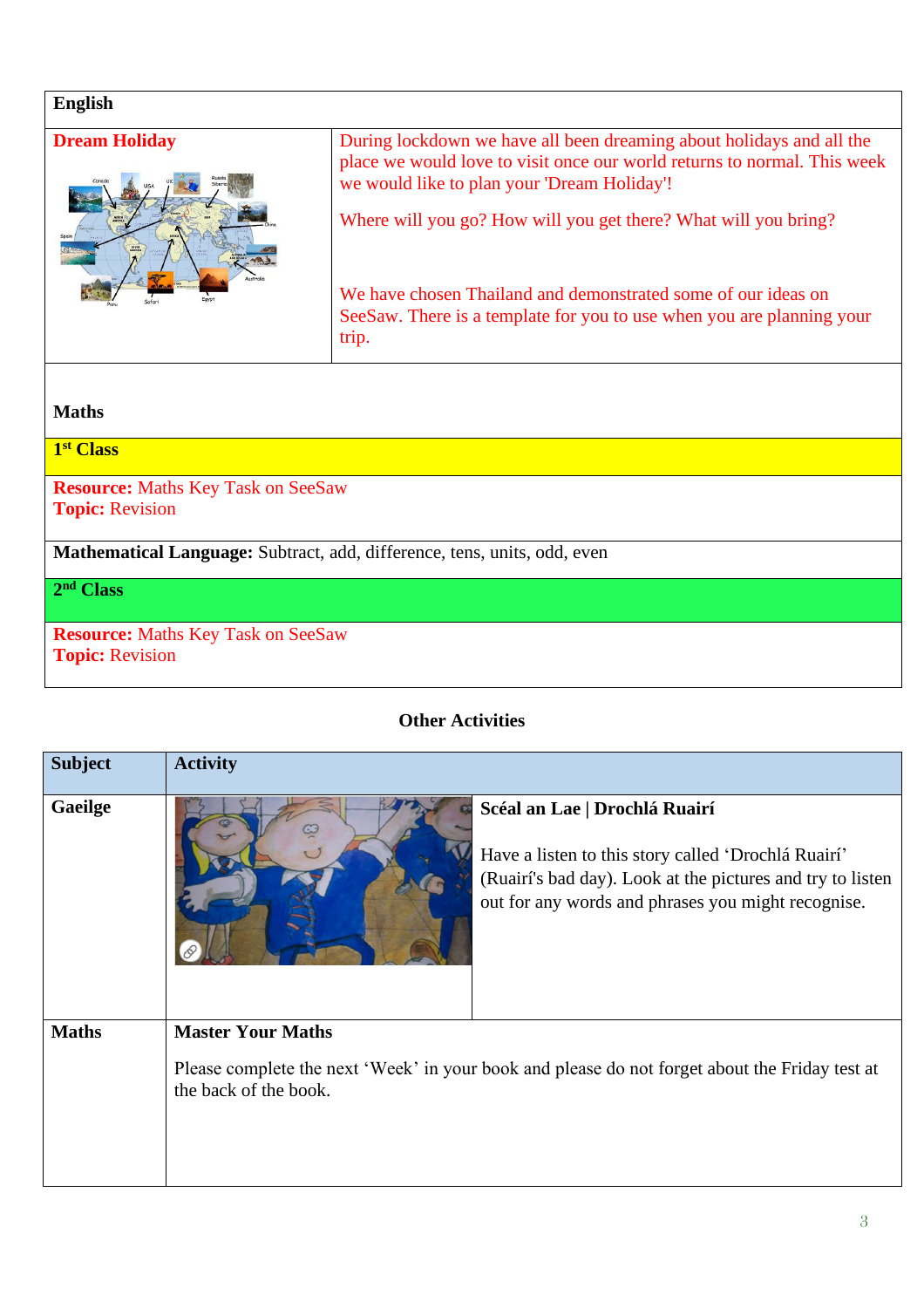|                | <b>Maths Games</b>                              | On SeeSaw there are 3 different games/riddles for you<br>to try out this week:<br><b>Maths Riddles</b><br>Funky Mummy<br>The Daily 10                                       |
|----------------|-------------------------------------------------|-----------------------------------------------------------------------------------------------------------------------------------------------------------------------------|
| <b>English</b> | The Mystery of the Missing Medal                | Super spelling and good grammar is all you need to<br>solve this exciting problem-solving challenge.                                                                        |
|                | <b>RTE School Hub Podcast</b><br><b>PODCAST</b> | Listen to the last of the four-part series as the girls<br>travel 2km West.                                                                                                 |
| Art            | POPSICLE STICK<br>WWW.IHEARTARTSNCRAFTS.COM     | Lollipop-Stick Art & Craft<br>Follow the tutorial on SeeSaw to see how to make<br>some fun creations using lollipop sticks!                                                 |
| <b>Science</b> | <b>Science Fun</b>                              | Have a go at one or two of the fun experiments<br>uploaded onto SeeSaw.<br>They are quick and fun and all you need are every day<br>items that you will find in your house! |